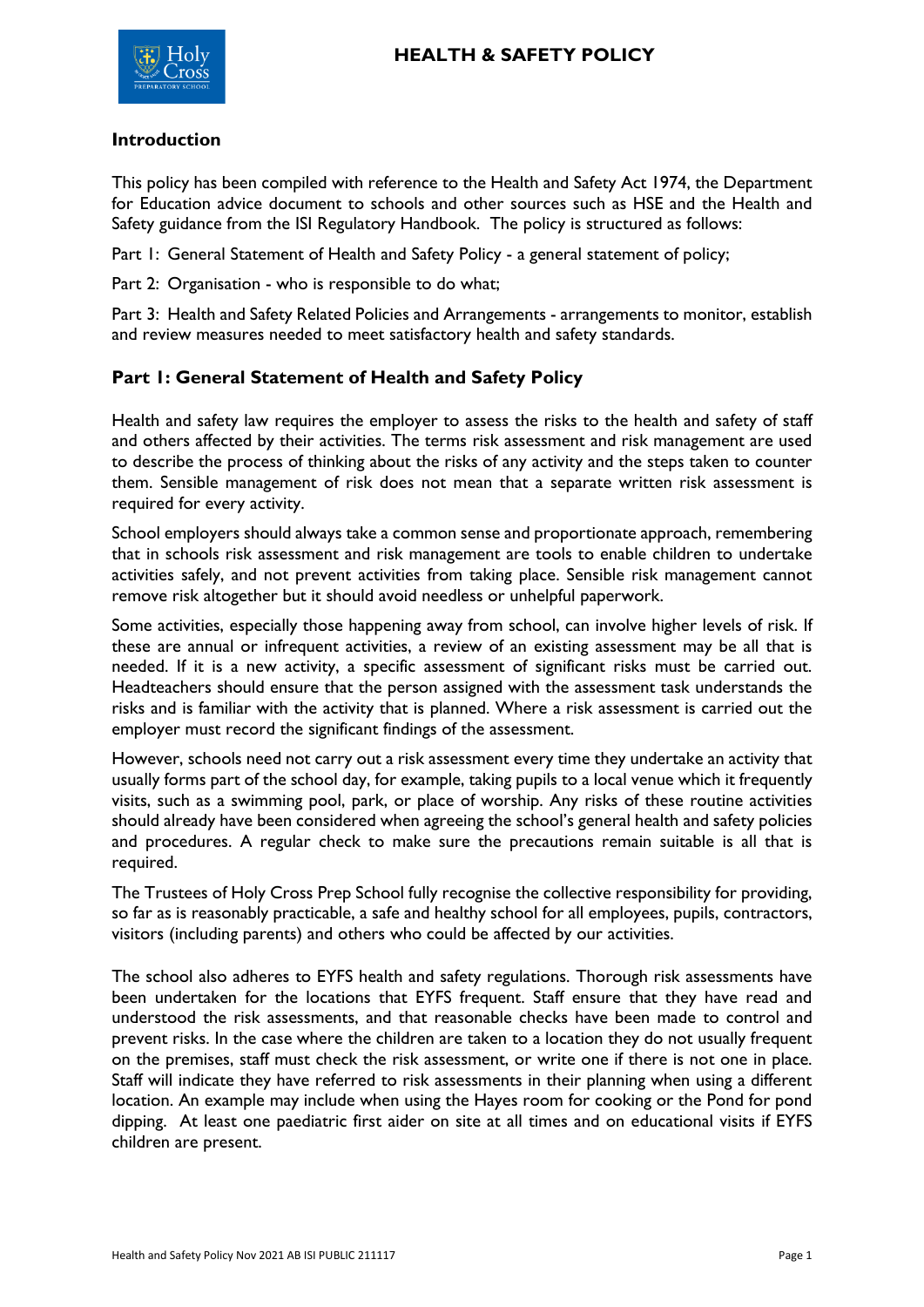

Day-to-day responsibility for the operation of health and safety at the school is vested with the Headteacher. However, the Trustees have approved that the school adopt a framework for managing health and safety including:

- An advisory body member is identified to oversee health and safety matters.
- A school health and safety group meets termly.
- A report on health and safety is provided to each term's Buildings/Health and Safety Committee.
- The minutes of the Committee's discussion on health and safety are provided at each Advisory Body meeting.
- The external fabric of the school, its plant, equipment and systems of work are surveyed and inspected regularly by competent professionals.
- The school's adherence to health and safety in catering and cleaning of the food preparation and eating areas is subject to external inspection.
- The school has a fire risk assessment and a fire risk policy.
- External consultants review arrangements for specialist areas of health and safety, such as fire safety, legionella and asbestos.
- The school has a policy in place for the training and induction of new staff and for all staff ongoing in health and safety related issues.

All members of staff are responsible for taking reasonable care of their own safety, that of pupils, visitors, temporary staff, volunteers and contractors. They are responsible for co-operating with the Head, the Bursar and other members of the Senior Leadership Team ("SLT") in order to enable the Trustees to comply with health and safety duties. Finally, all members of staff are responsible for reporting any significant risks or issues to the Headteacher, Premises Manager or Bursar.

Certain work-related injuries to a member of staff or a child must, by law, be recorded and reported. The employer is responsible for this, but staff may be asked to prepare the report.

All employees are informed where copies of this policy can be obtained on the school's computer network.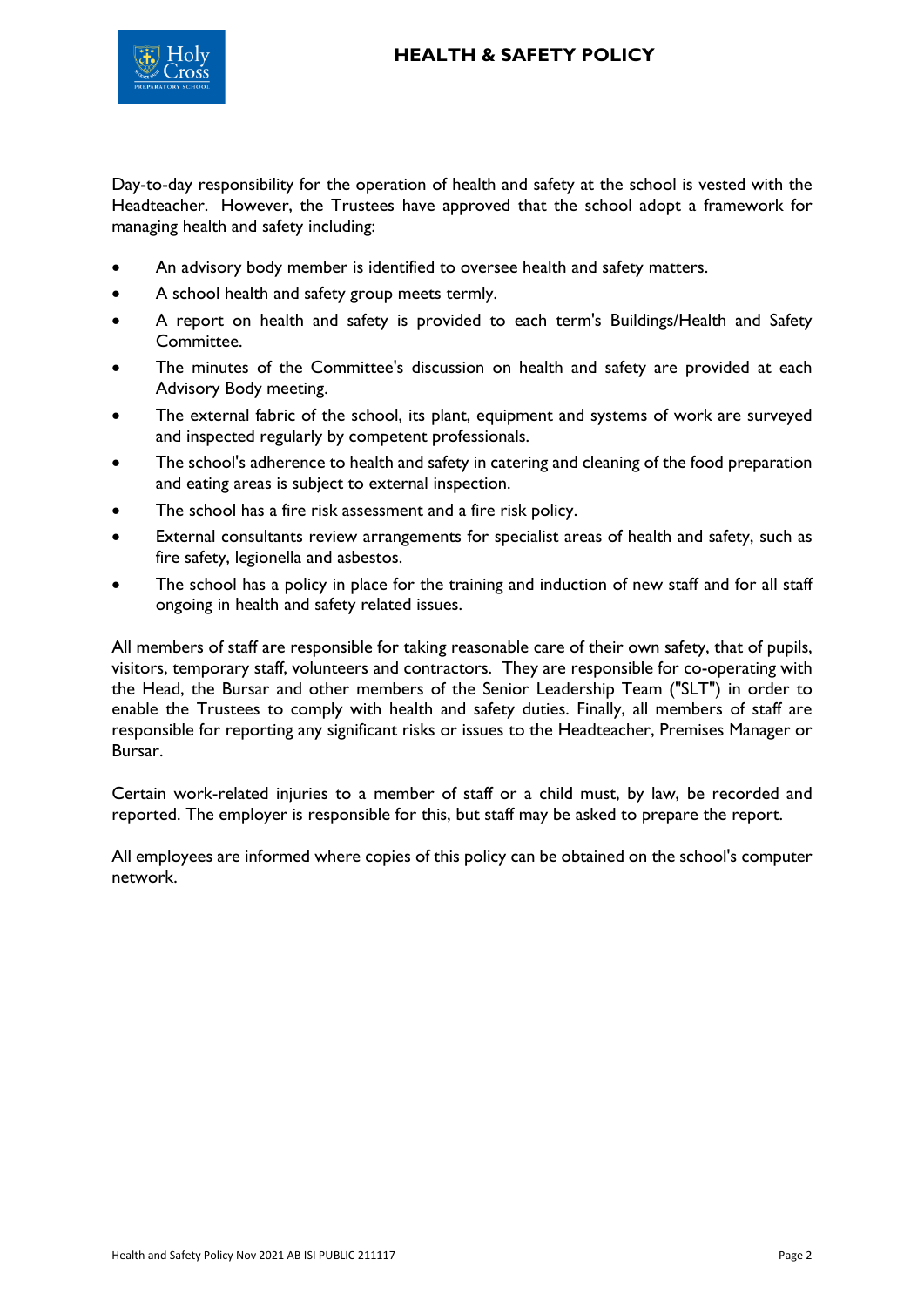

## **Part 2: Organisation**

This part of the Policy deals with the organisation, planning, implementation, operational monitoring and management review of the Policy. An organogram has been prepared to assist in the understanding of the health and safety structure within the School, which is shown at the end of this section.

The Trustees are responsible for health and safety, although tasks have been delegated to staff. Employees also have a duty to look after their own and others' health and safety. Employers, school staff and others have a duty under the common law to take care of pupils in the same way that a prudent parent would do so.

## **1. Trustees and Advisory Body**

Under the Health and Safety at Work etc. Act 1974, the employer in a school must take reasonable steps to ensure that staff and pupils are not exposed to risks to their health and safety. For example:

- assess the risks to staff and others affected by school activities;
- introduce measures to manage those risks (risk management);
- ensure that adequate training is given to employees for their job.

The Trustees and Advisory Body have overall collective responsibility for health and safety within the School. It has a responsibility to ensure that health and safety issues are considered and addressed and that the Policy is implemented throughout the School. They will also make adequate resources available so far as is reasonably practicable, to enable legal obligations in respect of health and safety to be met. Where appropriate, advice from a Competent Person will be sought to advise the School and tasks will be delegated to suitable employees in order to assist the Trustees in carrying out its duties.

## **2. Headteacher**

The Headteacher assists the Advisory Body in directing the overall management and development of the Policy, defining the aims of the Policy and communicating the responsibilities associated with the management of health and safety within the School. The Headteacher reports to the Advisory Body on health and safety matters and assists the Advisory Body in implementing changes in the Policy which the Advisory Body have approved.

Specific duties include:

- ensure compliance with this health and safety policy in each and every respect, to ensure that the necessary resources for implementation are available and to report to governors at least annually;
- plan, organise, control, monitor and review arrangements for health and safety for employees, for pupils and for visitors including contractors;
- assess risks and commit assessments to writing:
- ensure that work is safe and without risks to health;
- ensure that information, training and instruction is provided;
- provide occupational health surveillance;
- investigate and keep a record of accidents, occupational ill health, hazardous incidents and fires;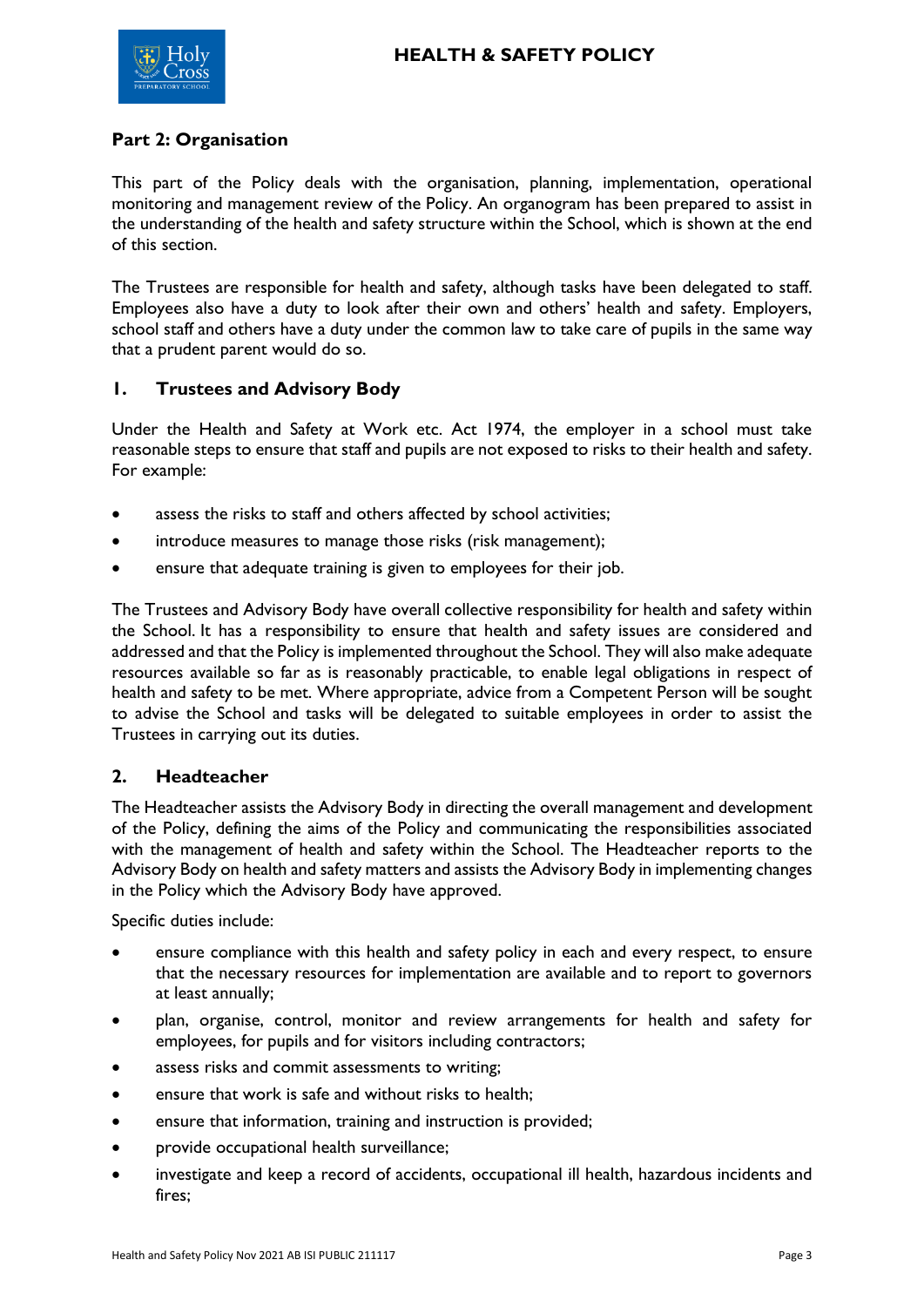

- appoint first aid personnel and have first aid provision checked regularly;
- ensure that the conditions of licences are observed;
- ensure that fire safety risk assessments are comprehensive and that their requirements are satisfied.

## **3. Bursar**

The Bursar will have day to day management responsibility for ensuring that, so far as is reasonably practicable, arrangements are in place including:

- safety and security;
- fire safety;
- electrical safety;
- gas safety;
- water quality;
- asbestos;
- emergencies;
- staff induction arrangements;
- COVID19

They will also act as the School Safety Co-ordinator, whose duties include:

- to be familiar with the contents of the policy and ensure it is readily available to staff;
- advising the Headteacher on maintenance requirements;
- co-ordinating advice from specialist safety advisors and producing associated action plans;
- monitoring health and safety within the School and raising concerns with the Headteacher;
- compliance with the Construction (Design and Management) Regulations;
- supporting the Buildings/Health and Safety Committee;
- chairing the School Health & Safety Committee:
- ensure the policy is reviewed annually;
- together with others, identify health and safety training needs and co-ordinate as necessary;
- monitor that managers, heads of department and supervisors prepare and review risk assessments, check, inspect and thoroughly examine as necessary;
- monitor the defect reporting procedure;
- monitor that accident, illness and incident reports are made to HSE and monitor that these happenings are properly investigated;
- liaise with HSE, EHO and Fire Service as appropriate.

## **4. The Senior Leadership Team (SLT) and Heads of Department**

The SLT recognise their responsibility under the Health and Safety at Work Act 1974, maintain a close interest in all the health and safety matters and promote sound safety, health and welfare practices.

The Heads of Department and Subject Co-ordinators will ensure, so far as is reasonably practicable, the health and safety of those affected by activities under their control. They are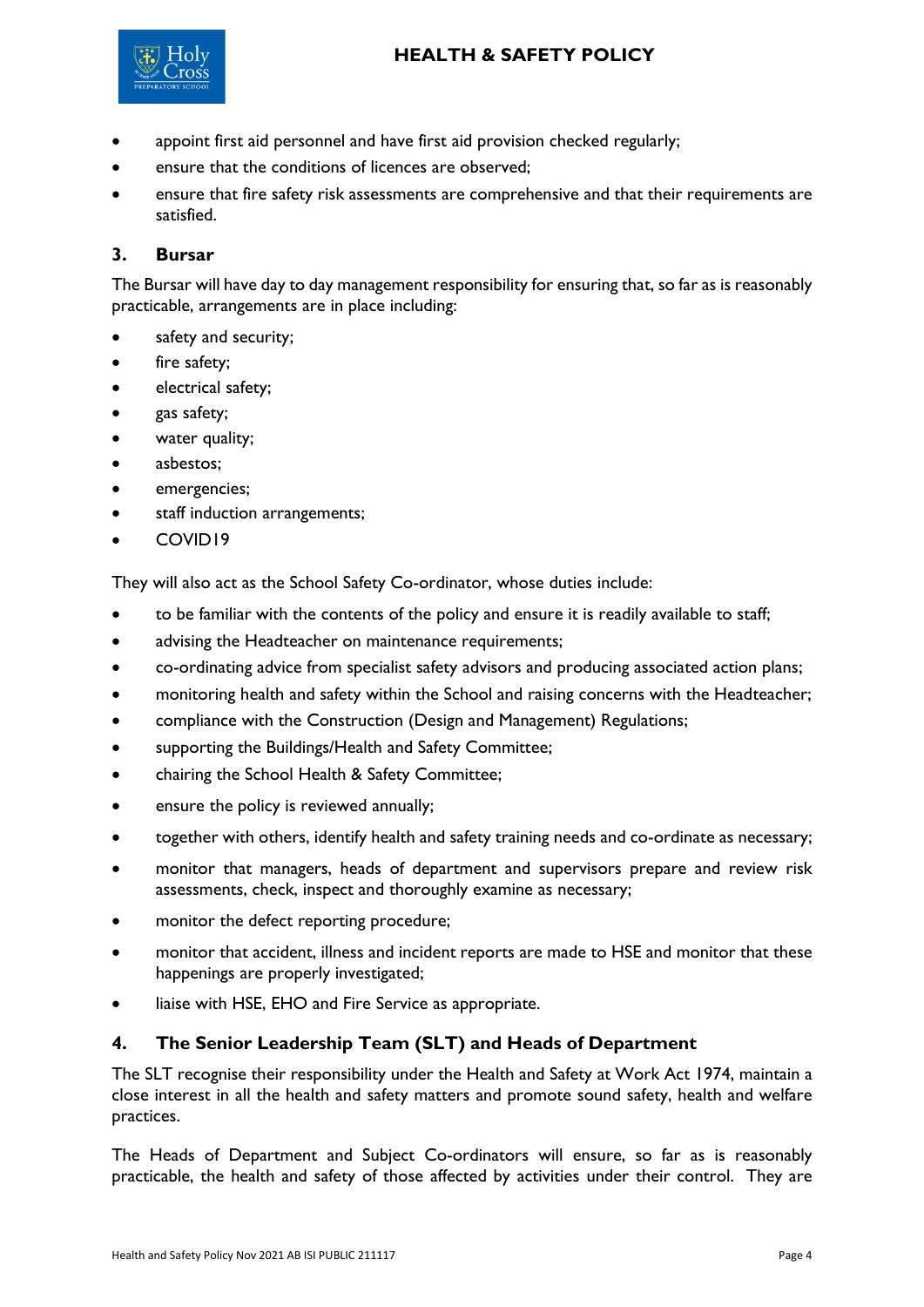

responsible for maintaining up to date risk assessments for areas under their control. Specific risk assessments include:

- science (including harmful substances and flammable materials) Science Co-ordinator;
- sports activities Head of PE;
- trips and visits Deputy Head.

They will also be responsible for identifying, organising (and maintaining records) of training that is relevant to their area of control.

## **5. Premises Manager**

The Premises Manager will assist the Bursar with the implementation of health and safety arrangements including the following:

- building security;
- prevention of unsupervised access by pupils to potentially dangerous areas;
- registration and control of visitors;
- site traffic movements:
- testing arrangements, maintenance and records, including fire, electrical, gas, equipment, water quality, asbestos;
- good standards of housekeeping, including drains, gutters etc;
- control and safe disposal of hazardous substances;
- conduct a regular (at least half-termly) health and safety inspection and summarise the findings to the Buildings/Health & Safety Committee;
- bring any site management issues to the attention of the Head and Bursar immediately;
- ensure that all cleaning staff are aware of any implications of the Health and Safety Policy as it affects their work activities eg storage arrangements for materials, equipment, substances etc;
- inform the Bursar whenever contractors are due to enter the school to undertake maintenance, service or works contracts;
- ensure all COVID19 control and preventative measures are in place and promote good health and safety practices to reduce the spread of coronavirus and keep the school community safe;
- staff induction.

## **6. External Health and Safety Advisors**

The Bursar will arrange as appropriate for external consultants to advise on matters of health and safety within the School. This is detailed in the Premises Maintenance Schedule such as structural surveyors for advice on the external fabric of the school and engineers to monitor and service the school's plant, equipment, including boilers, lifts and hoists. External Health & Safety Advisors are deployed across the school including the following:

the school's adherence to health and safety in catering and cleaning is subject to external inspection by the Environmental Health Department. In addition, the school's external catering contractor's procedure provides for an independent hygiene and safety audit of food storage, meal preparation and food serving areas, together with regular external deep cleaning and pest control services;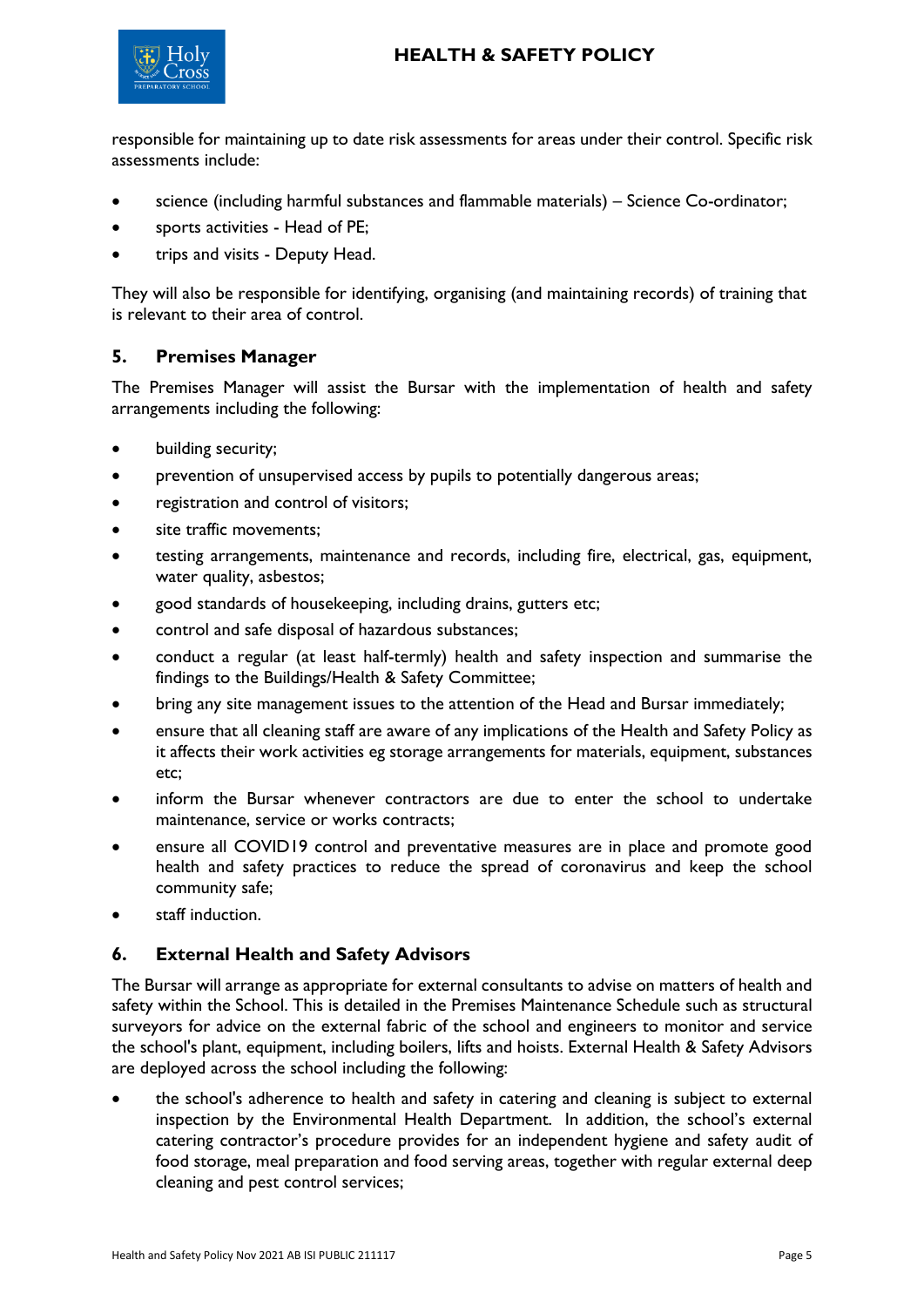

- the school has a suitable and sufficient fire risk assessment which is kept under review for progress on items in the action plan and updated every three years, or when significant changes are made to the interior of buildings, or new buildings are bought or added;
- in addition to the weekly fire alarm tests, the alarm system, together with all smoke detectors, emergency lighting, extinguishers are tested periodically (and at least annually) by a qualified contractor;
- the school has a suitable and sufficient risk assessment for legionella and a water sampling and testing regime in place;
- the school maintains an asbestos register and the Bursar is responsible for ensuring that it is kept up-to-date and for any sampling or removal before major works takes place. There is an asbestos management plan.

## **7. Buildings / Health and Safety Committee**

The Committee meets once a term, and is chaired by a member of the Advisory Body and its remit includes a report on health and safety.

- the minutes of the Committee's discussion are provided at each Advisory Body meeting together with any other issues on health and safety that the committee chairman wishes to bring to the Advisory Body's attention;
- the external fabric of the school, its plant, equipment and systems of work are surveyed and inspected regularly by competent professionals;
- these reports are considered by the Buildings/Health and Safety Committee and its recommendations (together with other defects) form the basis of the school's routine maintenance programmes.

## **8. School Health & Safety Committee**

The role of the Committee is to:

- discuss matters concerning health and safety, including any changes to regulations;
- monitor the effectiveness of health and safety within the school;
- review accidents and near misses, and discuss preventative measures;
- review and update risk assessments as appropriate;
- discuss training requirements;
- monitor the implementation of professional advice;
- review the safety policy guidance and update it;
- assist in the development of safety rules and safe systems of work;
- monitor communication and publicity relating to health and safety in the work place;
- encourage suggestions and reporting of defects by all members of staff.

The Committee membership (which can be varied as required) will typically include the following:

| <b>Position</b>         | <b>Responsibility</b>                                                                                |
|-------------------------|------------------------------------------------------------------------------------------------------|
| Head                    | Responsibility for Health & Safety throughout the school                                             |
| Bursar / Chair          | Health & Safety coordination                                                                         |
| <b>Premises Manager</b> | Day to day Health & Safety on site, implementation and<br>monitoring / Fire Officer, school security |
| Head of PE              | <b>PF</b>                                                                                            |
| Office Manager          | Pupil data, medicines, first aid                                                                     |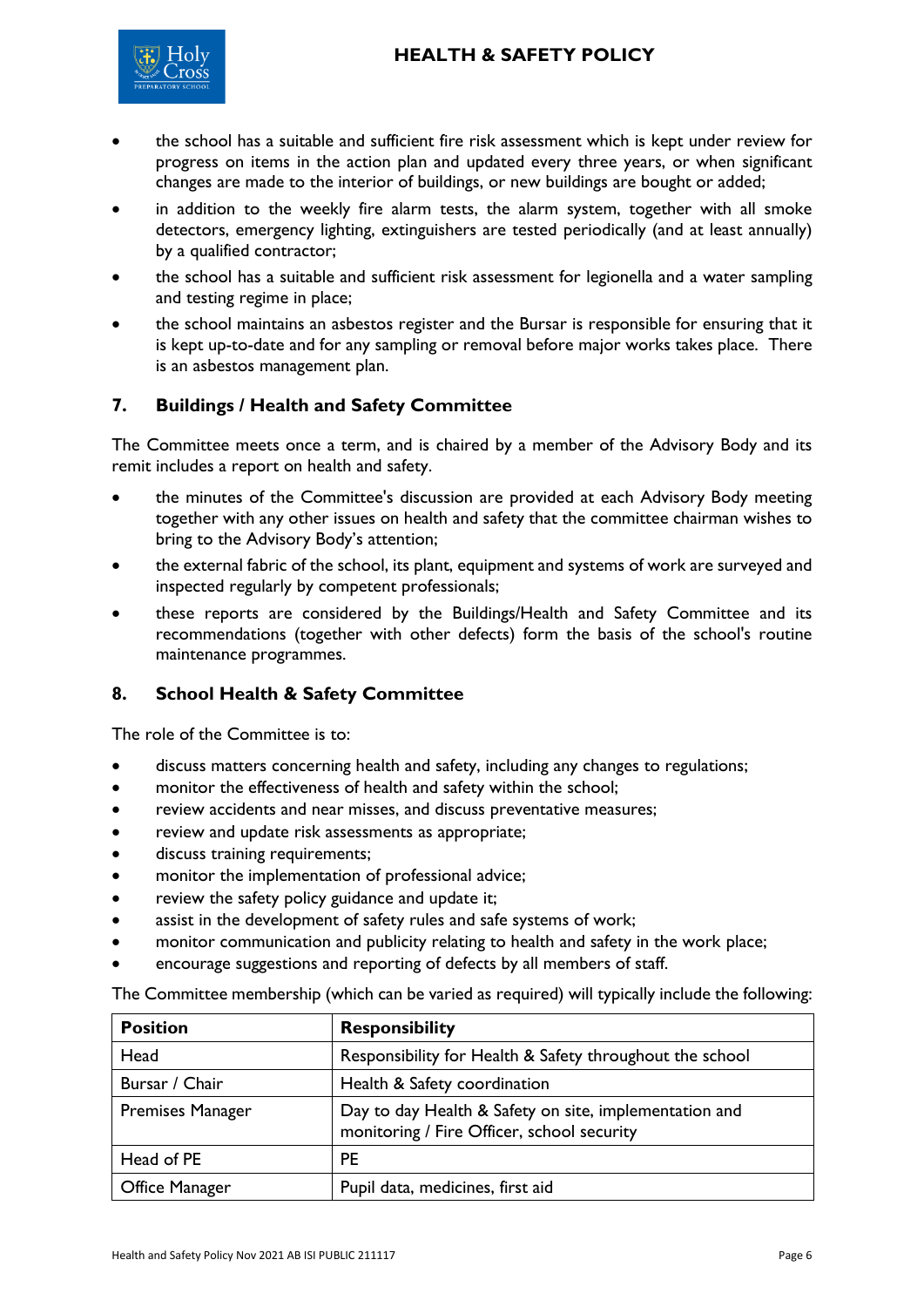



| EYFS representation     | <b>EYFS</b>                                                                      |
|-------------------------|----------------------------------------------------------------------------------|
| <b>Catering Manager</b> | Provision of catering to pupils and staff, allergens and dietary<br>requirements |

Other staff may be co-opted, for instance, from the teaching staff or events management.

## **9. The School Office**

The School Office responsibilities include:

- checking that all first aid boxes are replenished;
- organise first aid cover at lunchtime, break times and during other school activities;
- send out annual medical alert questionnaires to parents and compile a school list to be held by staff;
- ensure pupil Accident / Incident forms are completed and actioned for any serious incidents.

#### **10. Staff: Duties as an Employee**

The co-operation of all staff is essential to the success of the Policy and the School requests that staff should notify their Head of Department or Line Manager of any hazards to health and safety which they notice and of any suggestion they wish to make regarding health and safety. In summary, staff are required to:

- follow the Health and Safety policy and procedures;
- take reasonable care for the health and safety of themselves and others who may be affected;
- follow requirements imposed on the school or any other person under health and safety law and co-operate fully so as to enable the duties upon them to be performed;
- do their work in accordance with training and instructions;
- inform the employer of any work situation representing a serious and immediate danger so that remedial action can be taken;
- if staff feel that the procedure is inappropriate (eg it is too bureaucratic) they should discuss this with their employer and request that it is reviewed;
- the school has a policy in place for the training and induction of new staff in health and safety related issues. Health and safety training that is related to an individual member of staff's functions, such as Science and DT co-ordinators, first aid, minibus driver, is provided in addition to the 'standard' induction training.

Holy Cross Prep School is committed to ensuring the health, safety and welfare of its employees, and it will, so far as is reasonably practicable, establish procedures and systems necessary to implement this commitment and to comply with its statutory obligations on health and safety.

- if an employee is unsure how to perform a certain task or feels it would be dangerous to perform a specific job or use specific equipment, then it is the employee's duty to report this as soon as possible to their line manager, or their health and safety representative. Alternatively, an employee may invoke the school's formal grievance procedure;
- disciplinary action under the school's disciplinary procedure may be taken against any employee who violates health and safety rules and procedures or who fails to perform their duties under health and safety legislation. Depending on the seriousness of the offence, it may amount to potential gross misconduct rendering the employee liable to summary dismissal;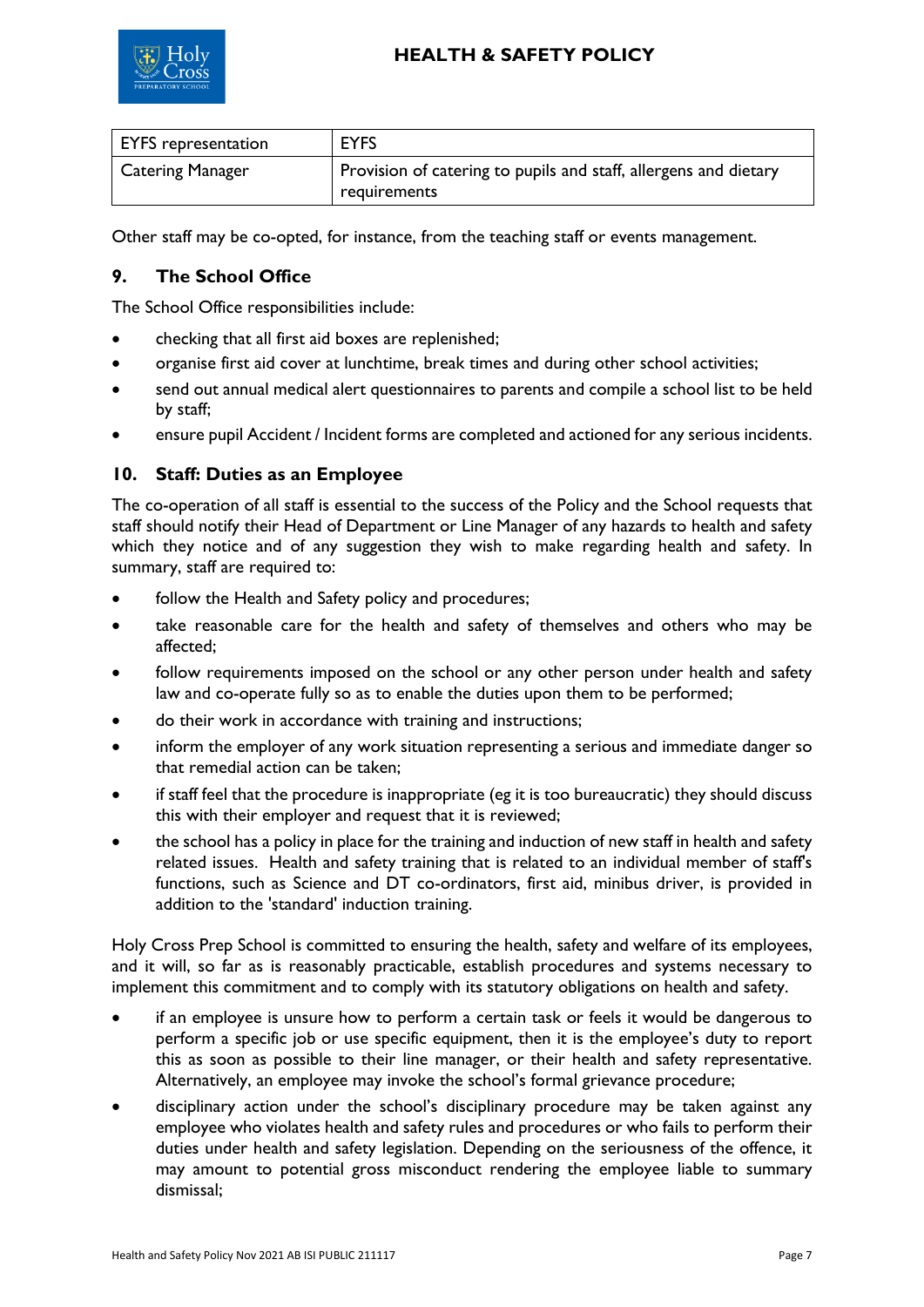

The school will provide and maintain a healthy and safe working environment with the objective of minimising the number of instances of occupational accidents and illnesses.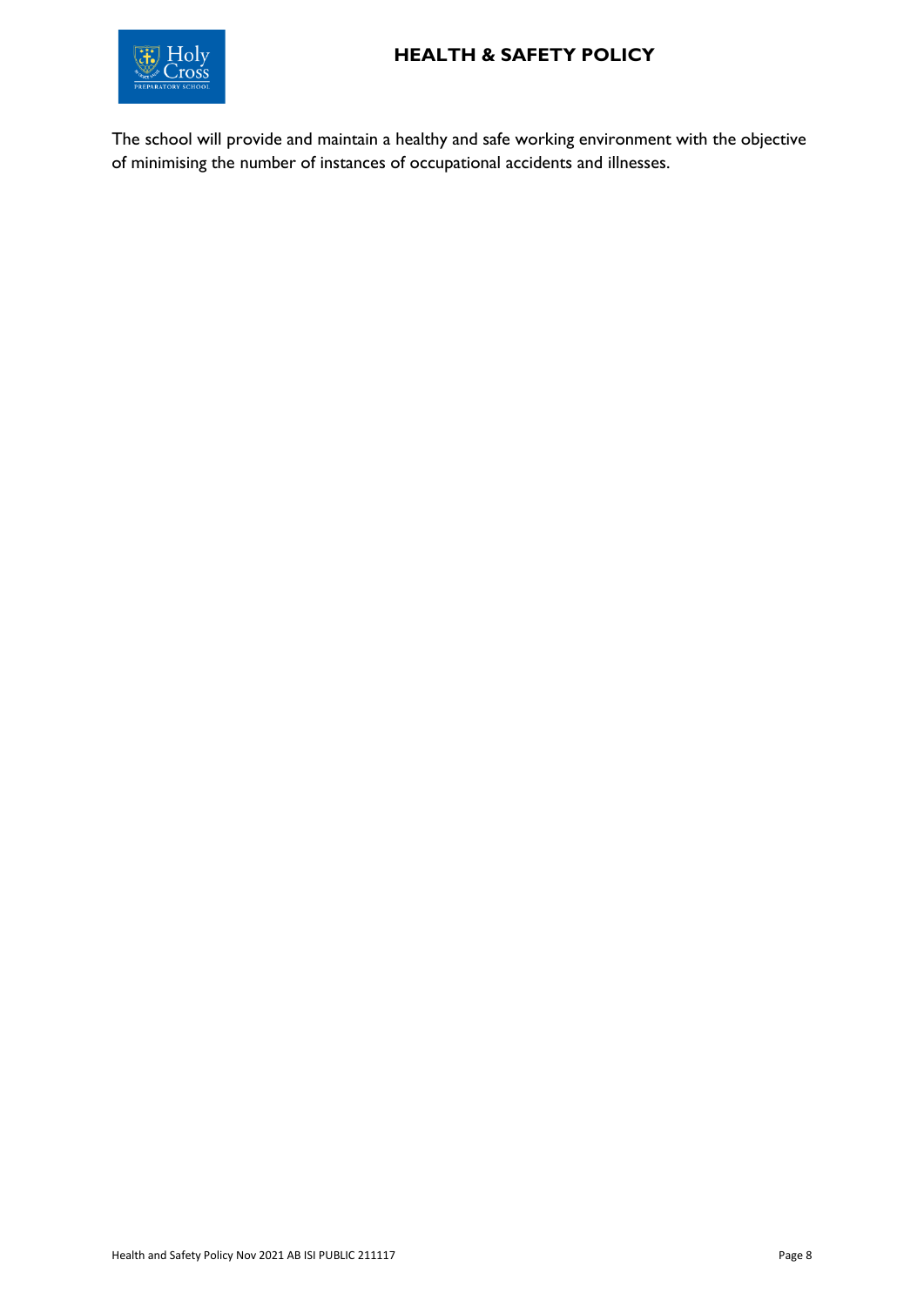

## **General**

- all employees should be aware of and adhere to the School's rules and procedures on health and safety;
- all employees must immediately report any unsafe working practices or conditions to the Premises Manager;
- any person whose levels of alertness are reduced due to illness or fatigue will not be allowed to work if this might jeopardise the health and safety of any person;
- employees must not adjust, move or otherwise tamper with any electrical equipment or machinery in a manner not within the scope of their job duties;
- all waste materials must be disposed of carefully in the receptacles provided and in such a way that they do not constitute a hazard to other workers;
- no employee should undertake a job which appears to be unsafe;
- no employee should undertake a job until they have received adequate safety instruction and they are authorised to carry out the task;
- all injuries must be reported to the School Office in the case of pupils, and to the Bursar if it involves a member of staff or a visitor;
- all materials must be properly and safely used and when not in use properly and safely secured;
- work should be well-planned to avoid injuries in the handling of heavy materials and while using equipment;
- suitable clothing and footwear must be worn at all times. Personal protective equipment must be worn where appropriate;
- work stations and work sites must be kept clean and tidy and any spillage must be cleaned up immediately;
- employees should use handrails when going up and down stairs, should never read while walking, must close filing cabinet drawers when not in use and must keep all floor areas free of obstruction.

#### **Pupils are expected to:**

- exercise personal responsibility for the safety of themselves and classmates;
- observe standards of dress consistent with safety and / or hygiene;
- follow the safety rules of the school and in particular the instructions of teaching staff given in an emergency;
- use and not willfully misuse, neglect or interfere with things provided for their safety.

#### **Parents are expected to:**

support the school in any health and safety matters reported to them.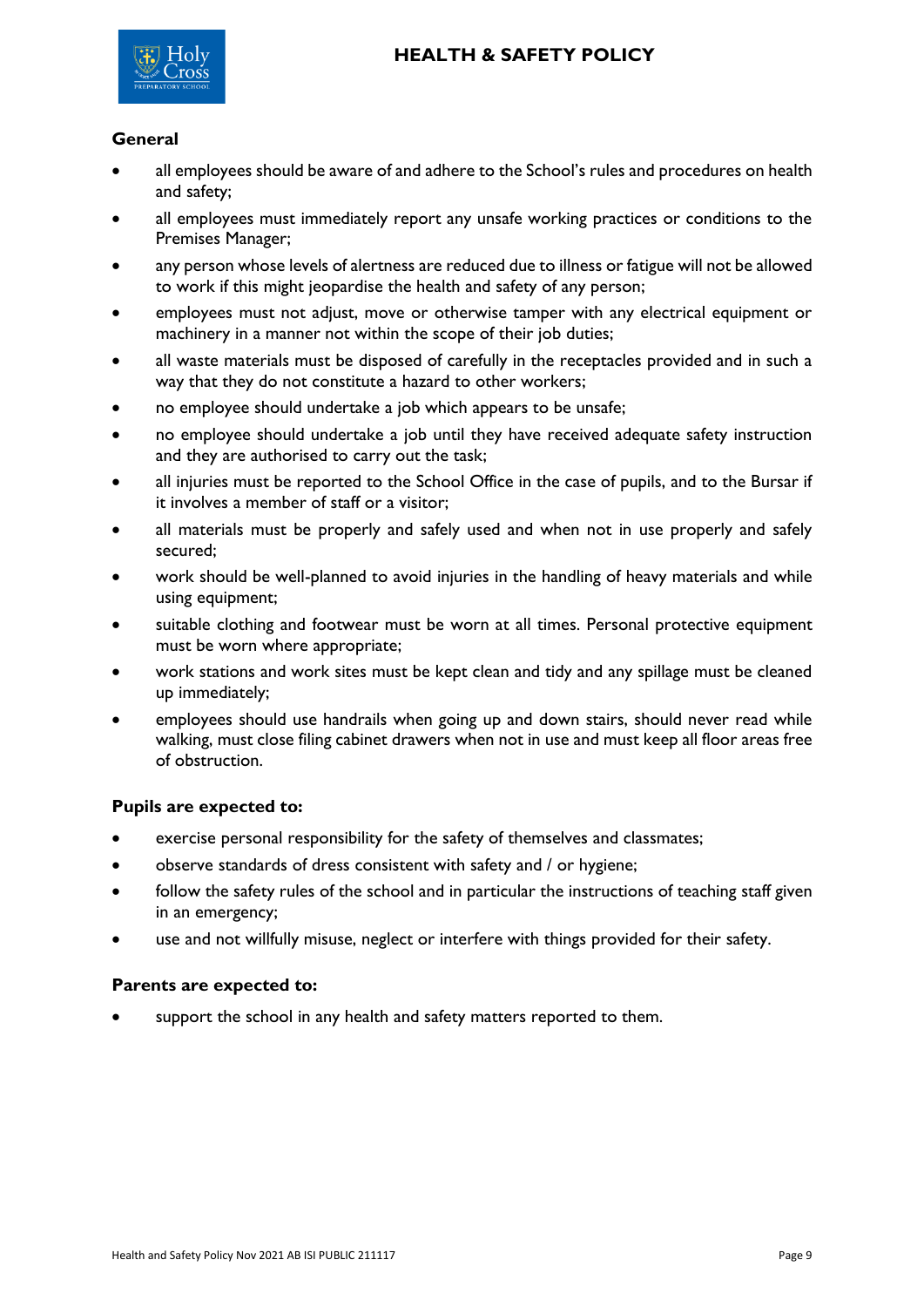

## **Organisation for Health & Safety**

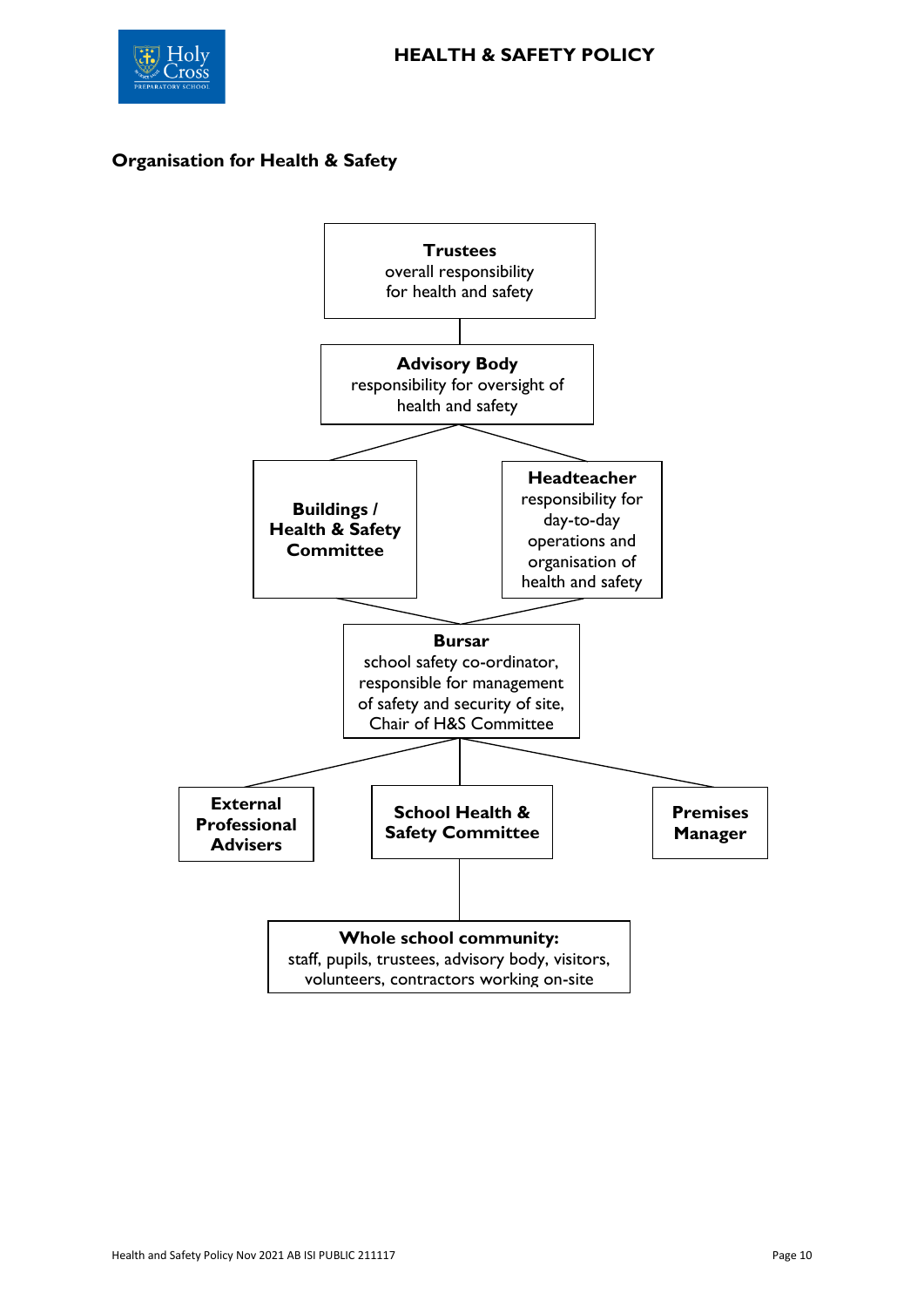

# **Part 3: Health and Safety Related Policies and Arrangements**

| <b>Accessibility Policy</b>                                                    | See <b>Accessibility Plan</b>                                                                                      |
|--------------------------------------------------------------------------------|--------------------------------------------------------------------------------------------------------------------|
| Administering<br>Medication                                                    | See Administration of Medicines Policy including EYFS                                                              |
| <b>Anti-bullying Policy</b>                                                    | See <b>Anti-Bullying Policy</b>                                                                                    |
| Asbestos<br>Management                                                         | See <b>Asbestos Management Policy</b>                                                                              |
| <b>Child Protection</b><br>and staff behaviour<br>policy                       | See Safeguarding and Child Protection Policy                                                                       |
| <b>Competent Advice</b>                                                        | See Competent Advice Provision Policy                                                                              |
| Construction<br>Work (CDM)                                                     | See Construction (Design and Management) (CDM) Policy                                                              |
| Consultation<br>Arrangements with<br><b>Employees</b>                          | See Consultation Arrangements with Employees Policy                                                                |
| Control of<br><b>Hazardous</b><br><b>Substances</b>                            | See Control of Hazardous Substances to Health Policy                                                               |
| <b>Crisis Management</b><br>(dealing with<br>Health and Safety<br>emergencies) | See Crisis Management Policy and Lockdown Procedure                                                                |
| E-Safety                                                                       | See Acceptable Use of Technology and E-Safety Policy                                                               |
| <b>EYFS</b>                                                                    | See <b>Early Years Foundation Stage Policy</b>                                                                     |
| Fire safety,<br>including testing of<br>alarms and<br>evacuation<br>procedures | See Fire Risk and Fire Safety Policy and Procedures and<br>Fire Risk Assessment completed by external professional |
| First Aid / medical<br>needs                                                   | See First Aid Policy                                                                                               |
| General<br><b>Workplace Safety</b><br>(Slips and trips)                        | See General Workplace Safety Policy                                                                                |
| <b>Hot Works</b>                                                               | See Hot Works Policy                                                                                               |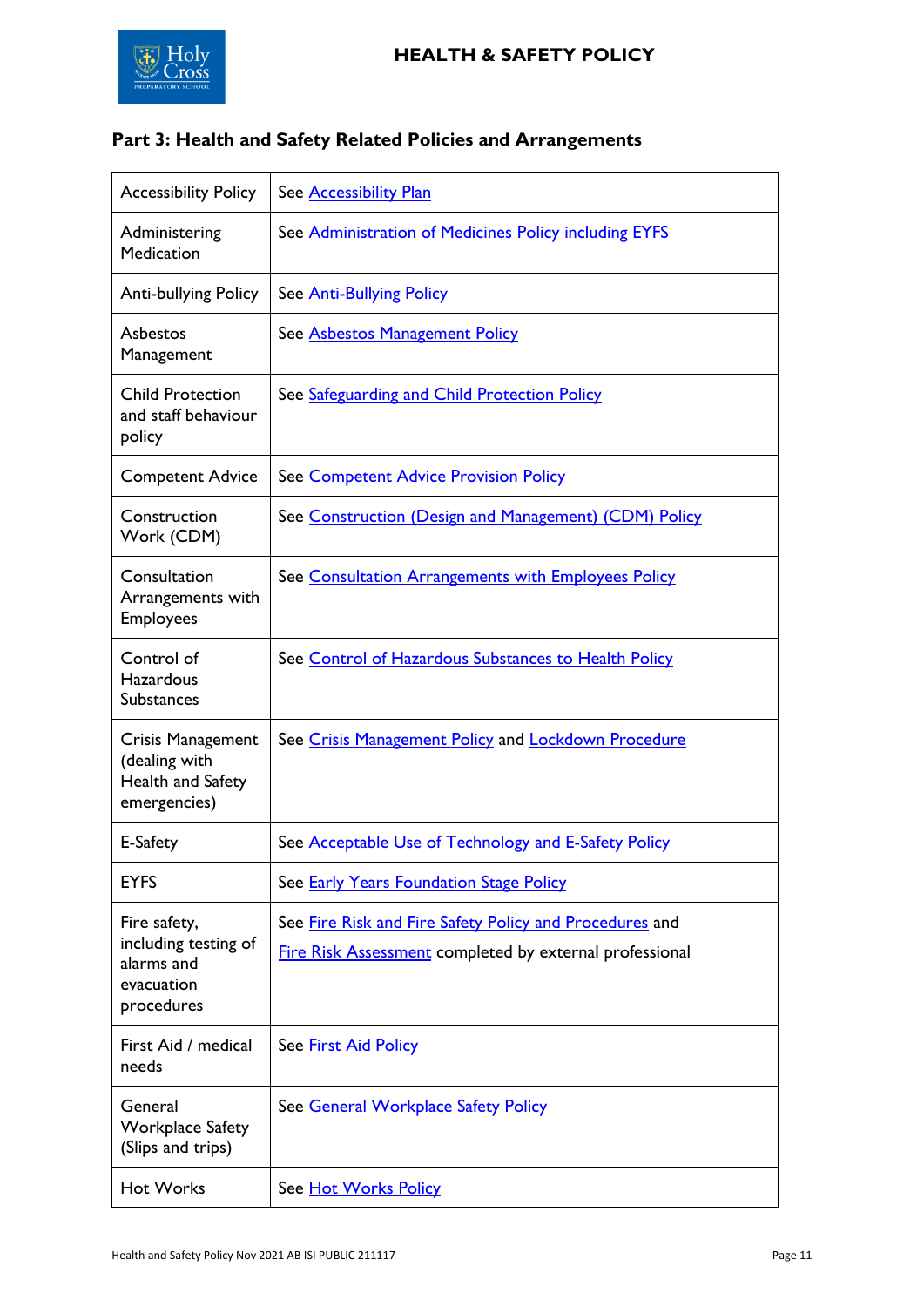

| Human Flu<br>Pandemic                                                          | See Human Flu Pandemic Policy                                                                                                                                                                                             |
|--------------------------------------------------------------------------------|---------------------------------------------------------------------------------------------------------------------------------------------------------------------------------------------------------------------------|
| <b>Infection Control</b>                                                       | See First Aid Policy                                                                                                                                                                                                      |
| Letting and Hiring                                                             | See Letting and Hiring Policy                                                                                                                                                                                             |
| Maintenance of<br>Plant and<br>Equipment                                       | See relevant policy:<br><b>Display Screen Equipment</b><br><b>Electrical Safety Policy including PAT</b><br><b>Gas Safety Policy</b><br><b>Lightning Protection</b><br><b>Water Quality (including Legionella) Policy</b> |
| <b>Manual Handling</b>                                                         | See Manual Handling Policy                                                                                                                                                                                                |
| <b>Minibus Use</b>                                                             | See Minibus Safety Policy                                                                                                                                                                                                 |
| New and<br><b>Expectant Mothers</b>                                            | See New and Expectant Mothers Policy                                                                                                                                                                                      |
| <b>Noise</b>                                                                   | See Noise Policy                                                                                                                                                                                                          |
| Occupational<br>Health                                                         | See Occupational Health Policy                                                                                                                                                                                            |
| <b>Off-Site Visits:</b><br>policy and<br>procedures                            | See <b>Educational Visits Policy including EYFS</b>                                                                                                                                                                       |
| On-site vehicles<br>movements                                                  | See Traffic Movements on Site Policy                                                                                                                                                                                      |
| <b>Pupil Supervision</b>                                                       | See Supervision of Pupils                                                                                                                                                                                                 |
| Recording and<br>Reporting<br><b>Accidents</b><br>(including<br><b>RIDDOR)</b> | See Recording and Reporting Accidents (including RIDDOR) Policy                                                                                                                                                           |
| <b>Risk Assessment</b>                                                         | See Risk Assessment Policy and individual risk assessments on<br><b>Teachers Communal</b>                                                                                                                                 |
| Security and<br><b>Workplace Safety</b>                                        | See Security and Workplace Safety Policy                                                                                                                                                                                  |
| Selecting and<br>Managing<br>Contractors                                       | See Contractor Management Policy                                                                                                                                                                                          |
| Smoking                                                                        | See Staff Behaviour Policy                                                                                                                                                                                                |